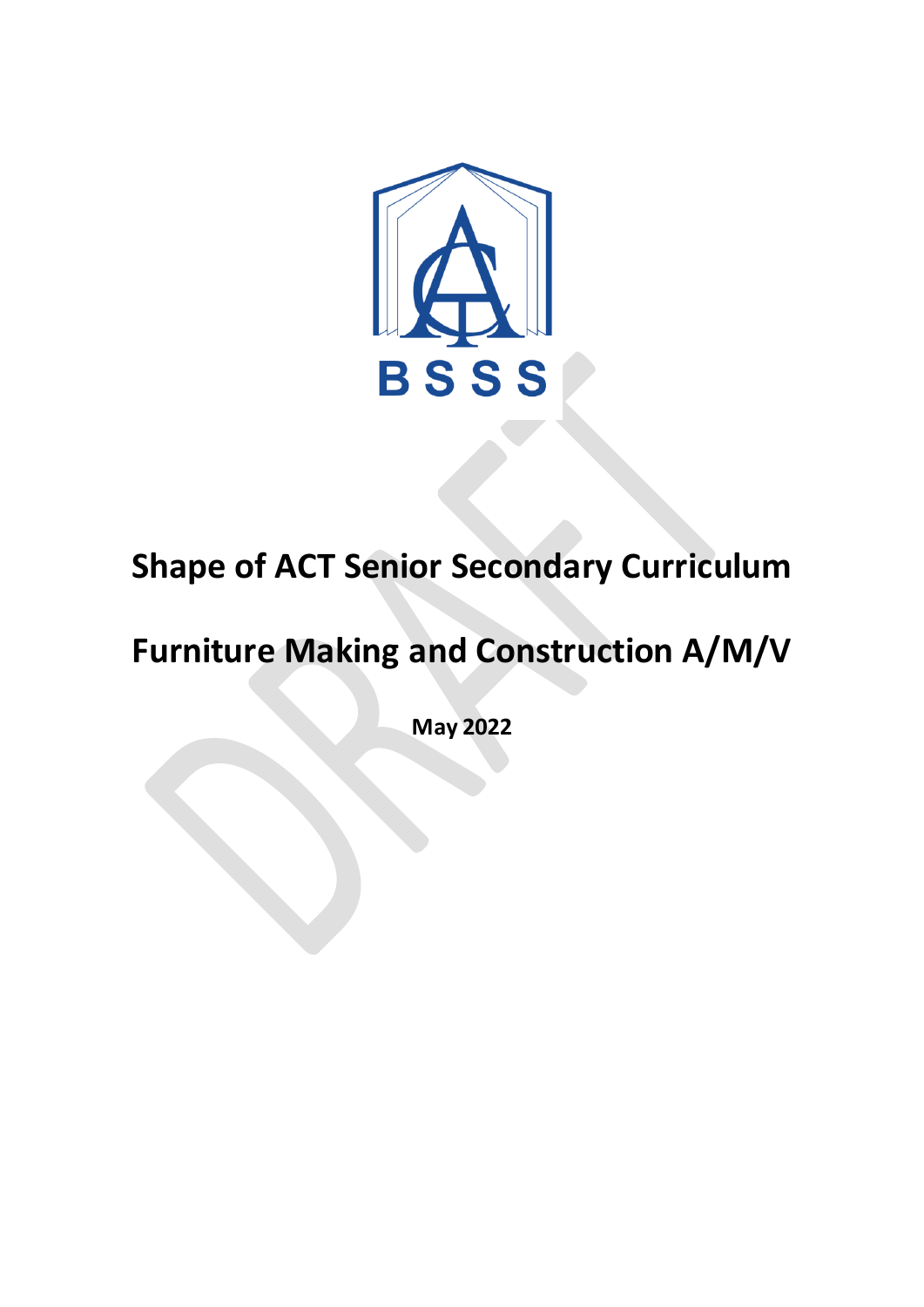# **Table of Contents**

| $\mathbf{1}$ . |                                                                 |  |
|----------------|-----------------------------------------------------------------|--|
| 2.             |                                                                 |  |
| 3.             |                                                                 |  |
| 4.             |                                                                 |  |
| 5.             | AIMS OF THE FURNITURE MAKING AND CONSTRUCTION CURRICULUM 4      |  |
| 6.             | STRUCTURE OF THE FURNITURE MAKING AND CONSTRUCTION CURRICULUM 5 |  |
| 7 <sub>1</sub> |                                                                 |  |
| 8.             |                                                                 |  |
| 9.             |                                                                 |  |
| 10.            |                                                                 |  |
| 11.            |                                                                 |  |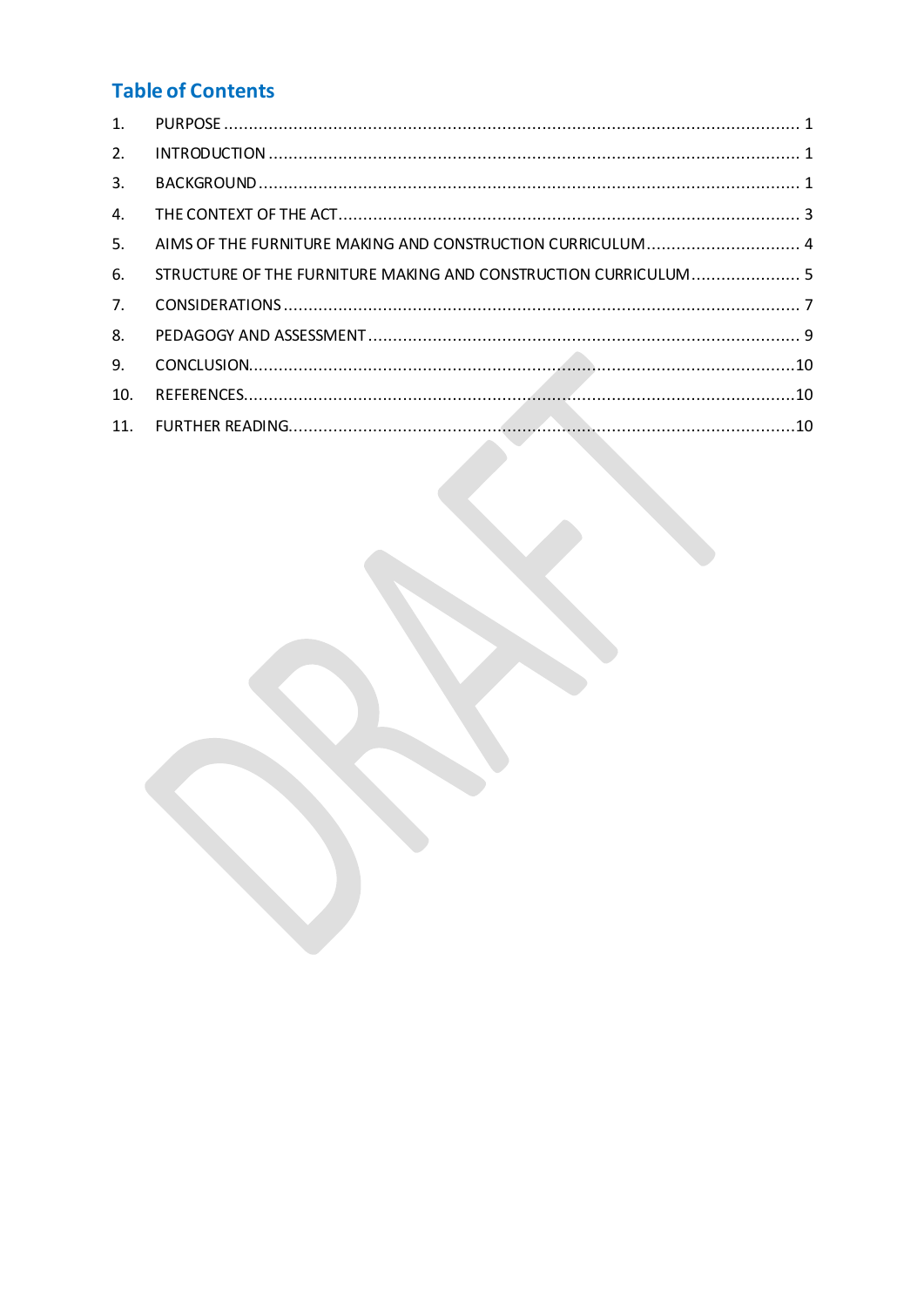# <span id="page-2-0"></span>**1. PURPOSE**

- **1.1** The *Shape of ACT Senior Secondary Curriculum: Furniture Making and Construction*will guide the writing of the updated *Furniture Making and Construction A/M/V* course.
- **1.2** This paper has been prepared following the deliberations of the *Furniture Making and Construction* writing teamand also in consultation with Mirsad Ramic of the Canberra Institute of Technology.
- **1.3** The paper should be read in conjunction with *The Shape of the ACT Senior Secondary Curriculum* located at: *[http://www.bsss.act.edu.au/curriculum/bsss\\_course\\_development\\_consultation](http://www.bsss.act.edu.au/curriculum/bsss_course_development_consultation)*

# <span id="page-2-1"></span>**2. INTRODUCTION**

- **2.1** The *Furniture Making and Construction A/M/V* course will be the basis of planning, teaching, learning and assessment in ACT senior secondary schools.
- **2.2** The course makes provision for qualifications or a Statement of Attainment from the Furnishing Training Package. Refer to https://training.gov.au/Training/Details/MSF

## <span id="page-2-2"></span>**3. BACKGROUND**

- **3.1** The ACT Board of Senior Secondary Studies is reviewing the *Furniture Making A/M/V* curriculum in the five-year course development cycle of improvement and *Furniture Construction C* following the Final Recommendations of the Review of C and E Course Classifications.
- **3.2** *Furniture Making and Construction A/M/V* is a discreet subject that develops significant skills, knowledge, and understandings for working in the cabinet or furniture making industry, as well as a range of general capabilities to pursue a range of future occupations and life aspirations. In its developed form, this course will be contemporary and highly relevant to senior secondary students in the twenty-first century.
- **3.3** All courses under development are required to meet Board design specifications and to align with Board requirements for the senior secondary curriculum. These specifications align with ACARA course design specifications and provide teachers with flexibility to plan, teach and assess according to the needs and interests of their students.
- **3.4** The *Furniture Making and Construction A/M/V* course is a highly practical course, and to facilitate delivery, it is to be developed under the *Industry and Services Framework*, which prioritises practical applications. The Framework is located at:

*[http://www.bsss.act.edu.au/\\_\\_data/assets/pdf\\_file/0010/411022/Industry\\_and\\_Services\\_Framewor](http://www.bsss.act.edu.au/__data/assets/pdf_file/0010/411022/Industry_and_Services_Framework.pdf) [k.pdf](http://www.bsss.act.edu.au/__data/assets/pdf_file/0010/411022/Industry_and_Services_Framework.pdf)*

The rationale for this framework describes Industry and Services courses as:

*Courses written under this framework provide students with knowledge, understanding and skills relating to areas of work inside the industry & services domains. In broad terms, students learn about industry practices, processes, procedures, and concepts such as technical information, materials, sustainability, equipment, and work health & safety (WHS). Students learn to analyse, problem solve, make decisions, and develop interpersonal and intrapersonal skills suitable for employment and further training.*

- **3.5** All courses based on this framework should enable students to:
	- analyse industry practices, processes,and procedures
	- analyse technical information and specifications
	- understand materials and equipment
	- demonstrate industry specific literacy and numeracy skills
	- solve problems and use industry specific terminology
	- organise resources and material to create quality products and services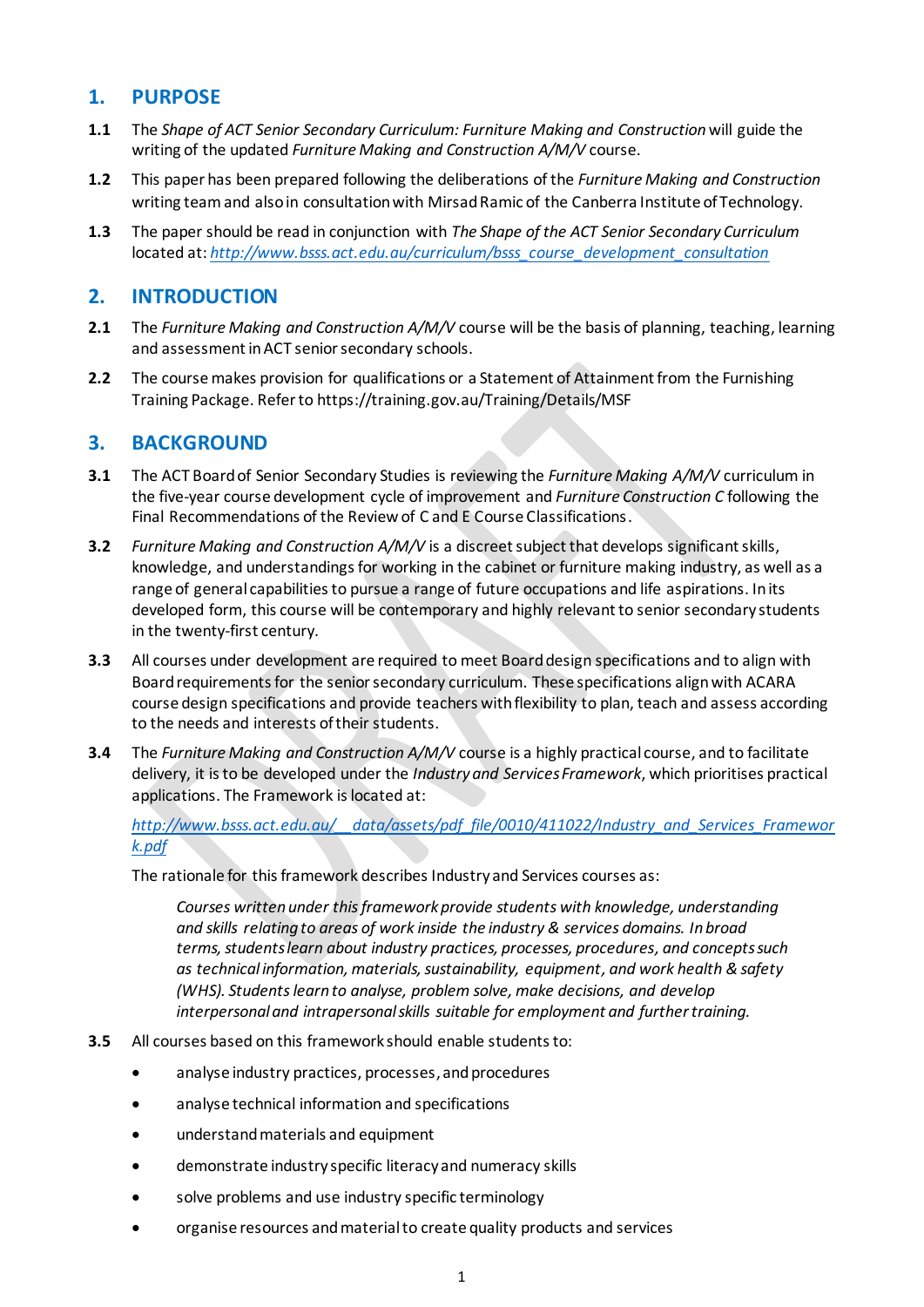- work independently and collaboratively in accordance with WHS principles and industry standards
- communicate in a range of modes and mediums.

Courses developed under this Framework provide details of course content through the component units of the course. While this content will differ according to the particular course, all content will be chosen to enable students to work towards the achievement of the common and agreed goals of the Framework.

**3.6** Concepts, knowledge and skills from the Industry and Services Framework:

#### **Concepts and knowledge**

- industry practices, processes, concepts, and procedures
- technical information and terminology
- materials and equipment
- Workplace Health and Safety Skills.

#### **Skills**

- analysing and evaluating
- problem solving
- decision making
- reflecting on own learning
- industry specific literacy and numeracy
- interpersonal and intrapersonal strategies communication.
- **3.7** All courses of study for the ACT Senior Secondary Certificate should enable students to develop essential capabilities for twenty-first century learners. The Australian Curriculum General Capabilities comprise an integrated and interconnected set of knowledge, skills, behaviours, and dispositions that students develop and use in their learning across the curriculum.
- **3.8** The importance of the senior years of schooling as a critical transition point for young people is highlighted in two extracts from the *Alice Springs (Mparntwe) Education Declaration*:

*All Australian Governments and the education community need to support students in their senior years by helping them acquire the cognitive and social skills necessary for life after school and equip students to remain engaged in learning throughout life*.

*Australian Governments commit to working with the education community to provide a senior secondary education that equips young people with the skills, knowledge, values, and capabilities to succeed in employment, personal and civic life.*

*[https://docs.education.gov.au/documents/alice-springs-mparntwe-education](https://docs.education.gov.au/documents/alice-springs-mparntwe-education-declaration)[declaration](https://docs.education.gov.au/documents/alice-springs-mparntwe-education-declaration)*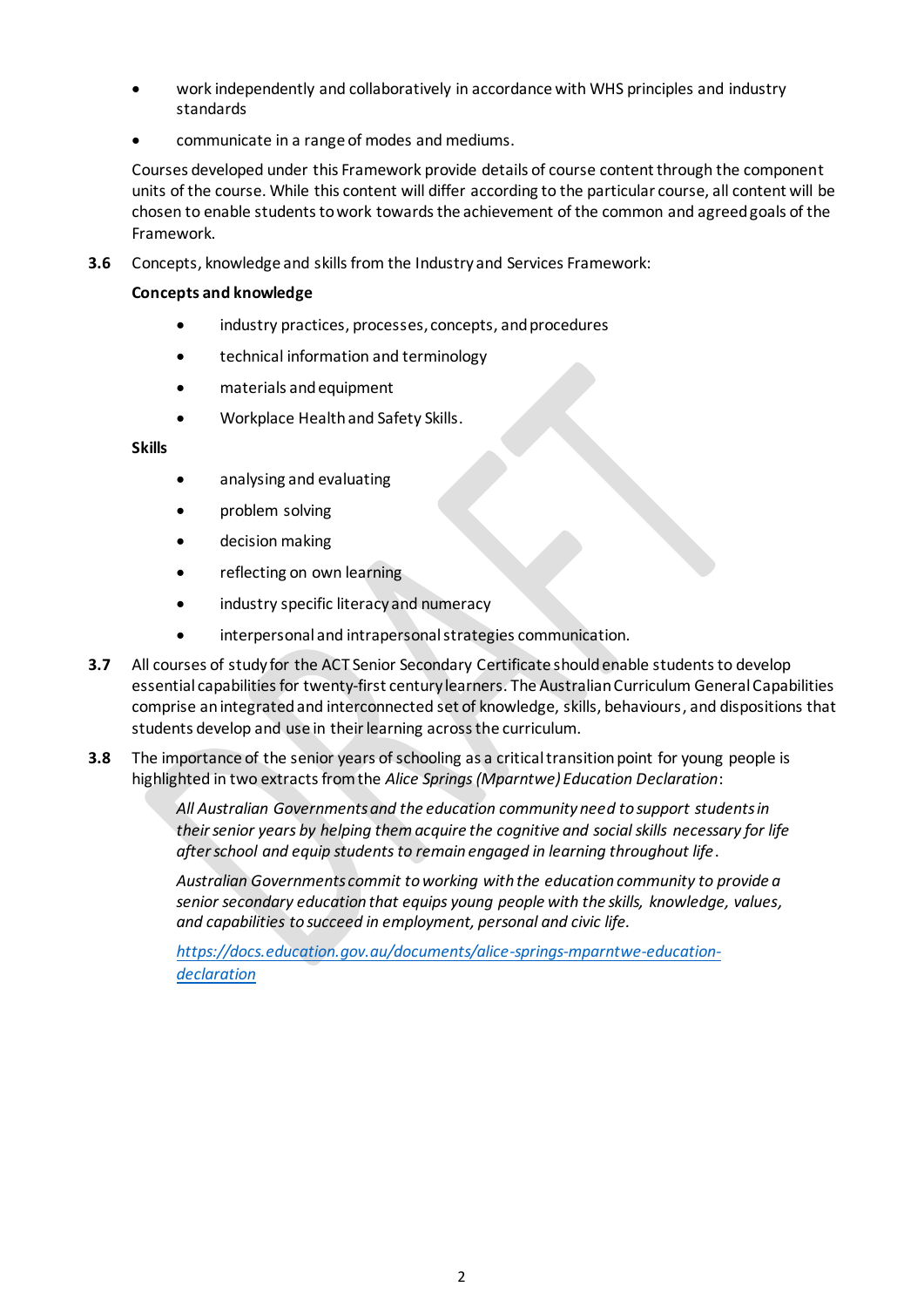# <span id="page-4-0"></span>**4. THE CONTEXT OF THE ACT**

- **4.1** Courses of study for the ACT Senior Secondary Certificate:
	- provide a variety of pathways to meet different learning needs and encourage students to complete their secondary education
	- enable students to develop the essential capabilities for twenty-first century learners
	- empower students as active participants in their own learning
	- engage students in contemporary issues relevant to their lives
	- foster students' intellectual, social, and ethical development
	- nurture students' wellbeing, and physical and spiritual development
	- enable effective and respectful participation in a diverse society.
- **4.2** Each course of study:
	- comprises an integrated and interconnected set of knowledge, skills, behaviours, and dispositions that students develop and use in their learning across the curriculum
	- is based on a model of learning that integrates intended student outcomes, pedagogy, and assessment
	- outlines teaching strategies which are grounded in learning principles and encompass quality teaching
	- promotes intellectual quality, establishes a rich learning environment, and generates relevant connections between learning and life experiences
	- provides formal assessment and certification of students' achievements.
- **4.3** In consideration of the ACT context, and in response to contemporary research and literature, the *Furniture Making and Construction* curriculum should include:
	- a student-centred pedagogical approach
	- the educational needs of young people with respect to furniture making skills, knowledge, processes, andindustry practices
	- procedures to safely undertake work in the furniture/cabinet making industry
	- industry specific literacy and numeracy skills
	- working collaboratively and independently
	- communicating with others from diverse backgrounds and for a range of purposes
	- the Industry and Services Framework and Achievement Standards
	- the needs of different schools and sectors (government and non-government)
	- awareness of local, national, and global issues
	- aesthetic, ethical, environmental and sustainability factors.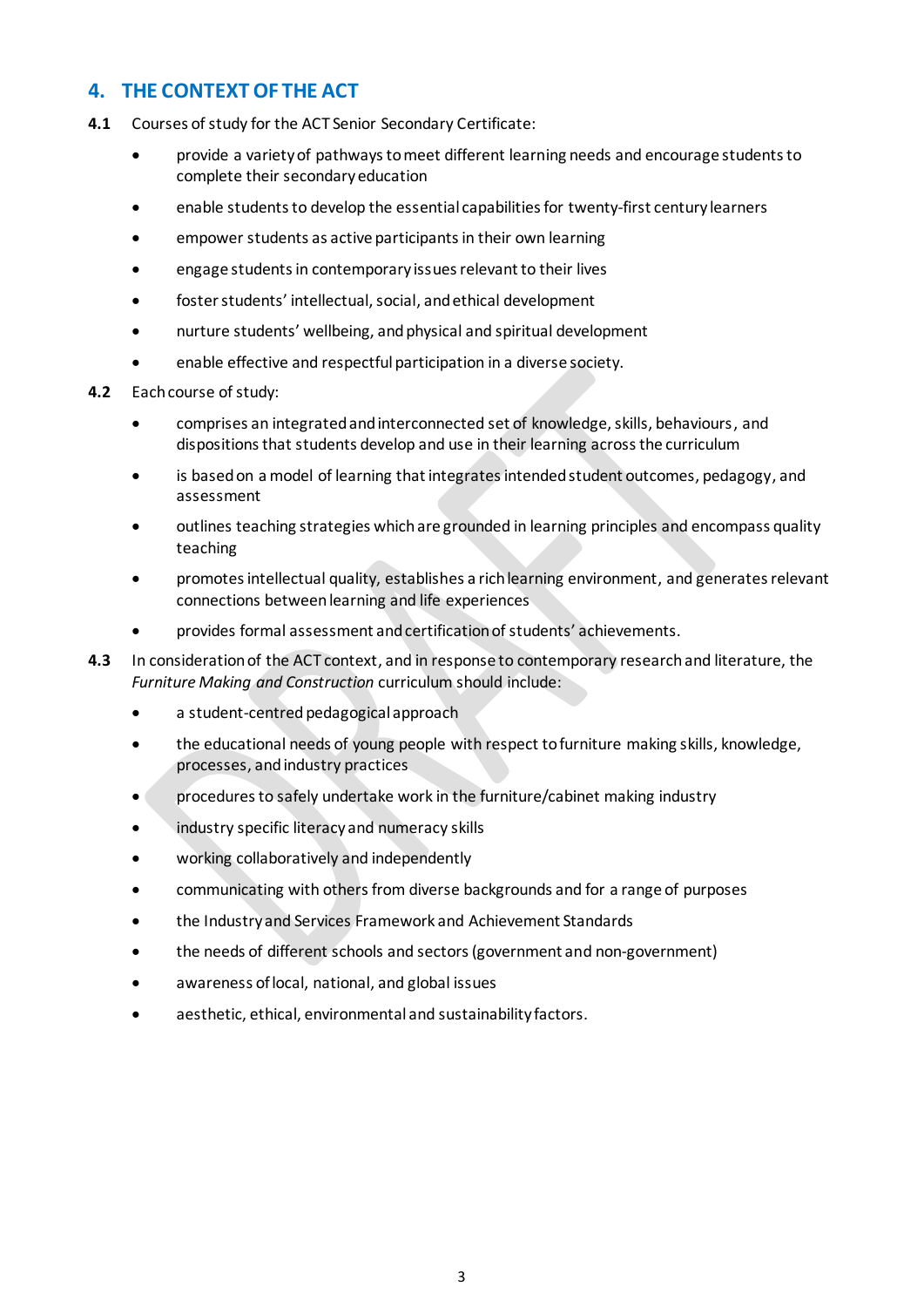### <span id="page-5-0"></span>**5. AIMS OF THE FURNITURE MAKING AND CONSTRUCTIONCURRICULUM**

**5.1** *Furniture Making and Construction A/M/V* is a course which develops the knowledge, skills and understanding required to undertake work and further study within the furniture, cabinet making and carpentry industry. Research into the furniture and cabinet making industry forecasts opportunities for skilled individuals to join an increasingly technological industry. According to *MSF Furnishing, Cabinet Making and Pathways Case for Change 2020* 'employers are looking for multiskilled workers who are also willing to improve their technical skills.' As such the *Furniture Making and Construction A/M/V* course aims not only to develop the necessary technical skills needed for transition into industry but broader, cross disciplinary skills and attitudes that build foundations for future learning.

The *MSF Furnishing, Cabinet Making and Pathways Case for Change 2020* publication identifies that training aimed to develop the future workforce should 'balance traditional trade skills and,skills that address new technologies in qualifications. Traditional skills remain important but need to incorporate new technologies, changing workplace structures and contemporary attitudes to work.' *Furniture Making and Construction A/M/V* provides opportunities to develop knowledge, understanding and skills across existing and new technologies and work practices as to develop the attitudes and skills to meet industry expectations.

Consumer demands and government regulations impact the furniture, cabinet making and carpentry industry now more than ever and as such find necessary exploration in *Furniture Making and Construction A/M/V*. Uysal (2014) argues that 'New environmental regulations are dictating changes to reduce the environmental impact of furniture production around the world. Global producers must consider these regulations and rapidly adapt their production techniques, technology, and products, in order to remain viable trade partners'. In meeting government and market expectations students of *Furniture Making and Construction A/M/V* consider elements of design, material suitability and disposal. Uysal (2014) contends that 'cradle-to-grave approaches come into prominence, product life extension, durability, adaptability, ease of disassembly, timeless design, recyclability, and reusability must all be considered when designing new furniture — furniture that can be produced more economically and with a low environmental footprint.'

The *Furniture Making and Construction A/M/V* course aims to meet the current and emerging skills required of future employees within the furniture and cabinet making industry through investigating, exploring, and applying, where appropriate and possible, those identified in the *Skills Forecast and Proposed Schedule of Work 2018*. Skill sets in areas such as 'new technologies, CAD modelling, CNC machining, 3D printing, augmented reality, artificial intelligence, technical drawing, mobile technologies, soft STEM skills including creative thinking, problem solving and design skills, online and social media marketing, customers service, sales, aftermarket care and installation skill sets, business, contractual and e-commerce skills.' As evidenced by the breadth and depth of these skills, the modern furniture, cabinet making, and carpentry industry has extensive opportunities for skilled and creative individuals and as such these find necessity for delivery within *Furniture Making and Construction A/M/V.*

The *Furniture Making and Construction A/M/V* course addresses the growing demands of the furniture and cabinet making industry in overcoming 'difficulties in attracting skilled workers which is limiting growth in the industry due to a lack of applicants with Science, Technology, Engineering and Mathematics (STEM) and Language, Literacy and Numeracy (LLN) skills.' (Skills Forecast and Proposed Schedule of Work 2018 – 2022). Incorporating STEM opportunities and the integration of General Capabilities, particularly numeracy and literacy into the *Furniture Making and Construction A/M/V* course supports students in meeting industry and employer demands now and into the future.

**5.2** The *Furniture Making and Construction A/M/V* course enables students to:

- develop furniture and cabinet making knowledge and understandings
- implement and undertake sustainable practices
- plan, adapt and implement furniture and cabinet making processes and procedures
- appraise furniture and cabinet making processes andsuggest considered improvements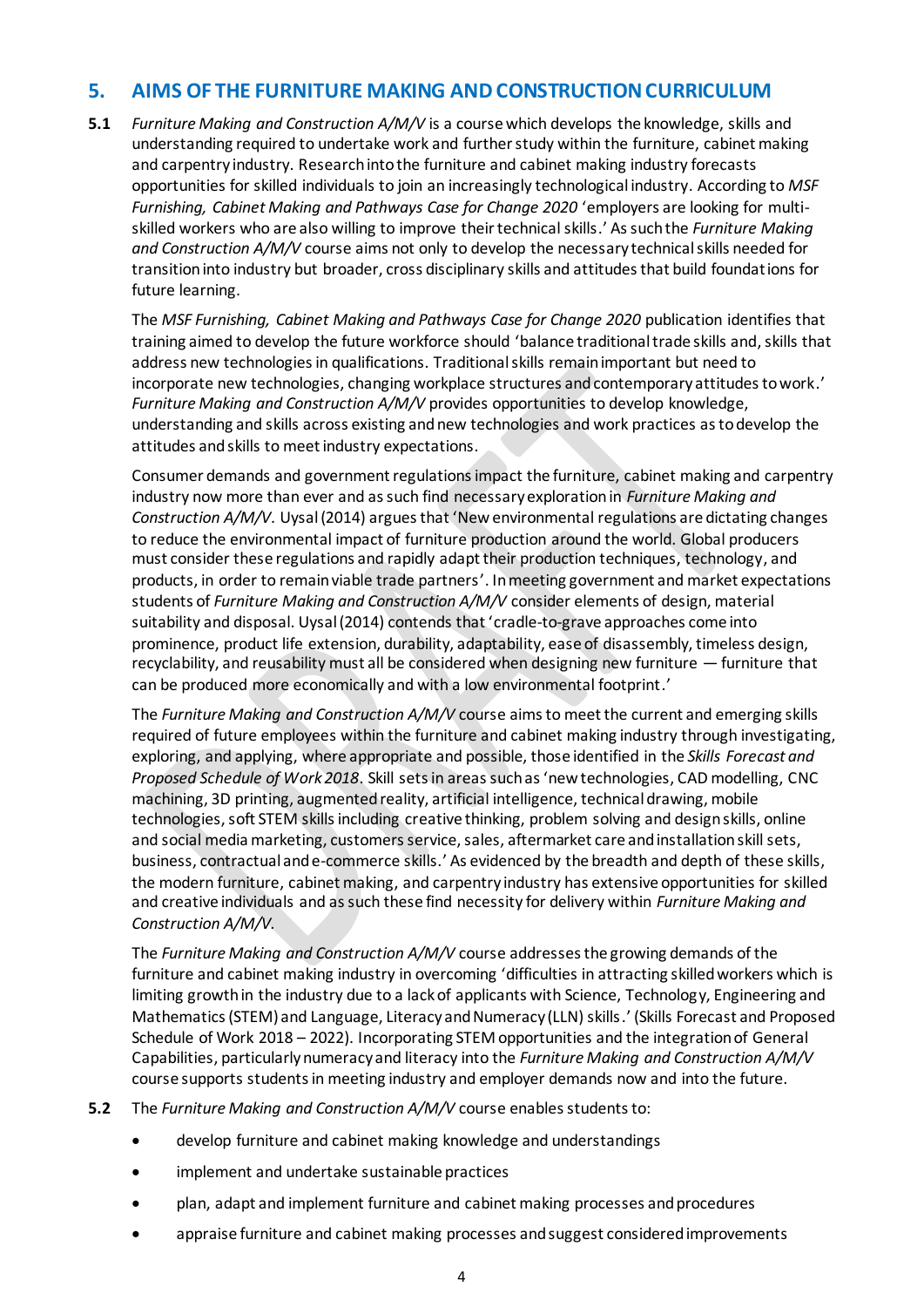- develop skills in the selection of tools and equipment for furniture and cabinet making industry purposes
- develop numeracy, literacy, ICT, science, technology, engineering and mathematics knowledge and skills
- develop skills in the selection and use of furniture and cabinet making resources
- demonstrate critical and creative thinking and problem-solving abilities
- evaluate industry practices and processes
- explain and apply Workplace Health and Safety legislation, rules, and procedures in furniture and cabinet making contexts
- demonstrate personal and interpersonal skills, including teamwork and communication skills

# <span id="page-6-0"></span>**6. STRUCTURE OF THE FURNITURE MAKING AND CONSTRUCTION CURRICULUM RATIONALE**

*Furniture Making and Construction A/M/V* develops the knowledge, understanding and skills that underpin the furniture making and cabinet making industry. Students investigate the processes and practices that are required in the production of furniture and cabinets, utilizing existing and new technologies to best place them for future opportunities within the industry.

Key concepts and ideas in the *Furniture Making and Construction A/M/V* course include the purpose of furniture and cabinet making business, occupations, future directions, and trends. Industry practices and processes for a variety of purposes are explored and applied across a range of applications and simulations and as such allows for investigation in a diverse range of occupations.

Through both individual and collaborative learning experiences, students learn to meet employer expectations and establish productive and appropriate work habits. Participating in industry specific tasks promotes the development of adaptable, competent, self-motivated individuals who consider safety and work collaboratively with colleagues.

Students develop skills communicating orally, and in written and graphical modes. They learn about industry practices and participate in essential processes including developing plans, applying specifications, communicating for purpose, calculations and the use of specialised machinery and tools. They reflect on their own and others practices in meeting desired outcomes and evaluate learning to make considered improvement.

Students plan, select, and organize materials to achieve desired furniture and cabinet making outcomes when planning and producing projects, taking into consideration sustainable practices and environmental considerations. They develop relevant technical, vocational, and interpersonal capabilities suitable for employment and further training in the furniture and cabinet making industry. This course provides opportunities for the development of employability skills such as communication and teamwork which are transferable to other industry areas. Undertaking *Furniture Making and Construction A/M/V* develops transferable skills relevant to further education and employment.

*Furniture Making and Construction A/M/V* makes provision for qualifications or a Statement of Attainment from the Furnishing Training Package. Refer to https://training.gov.au/Training/Details/MSF.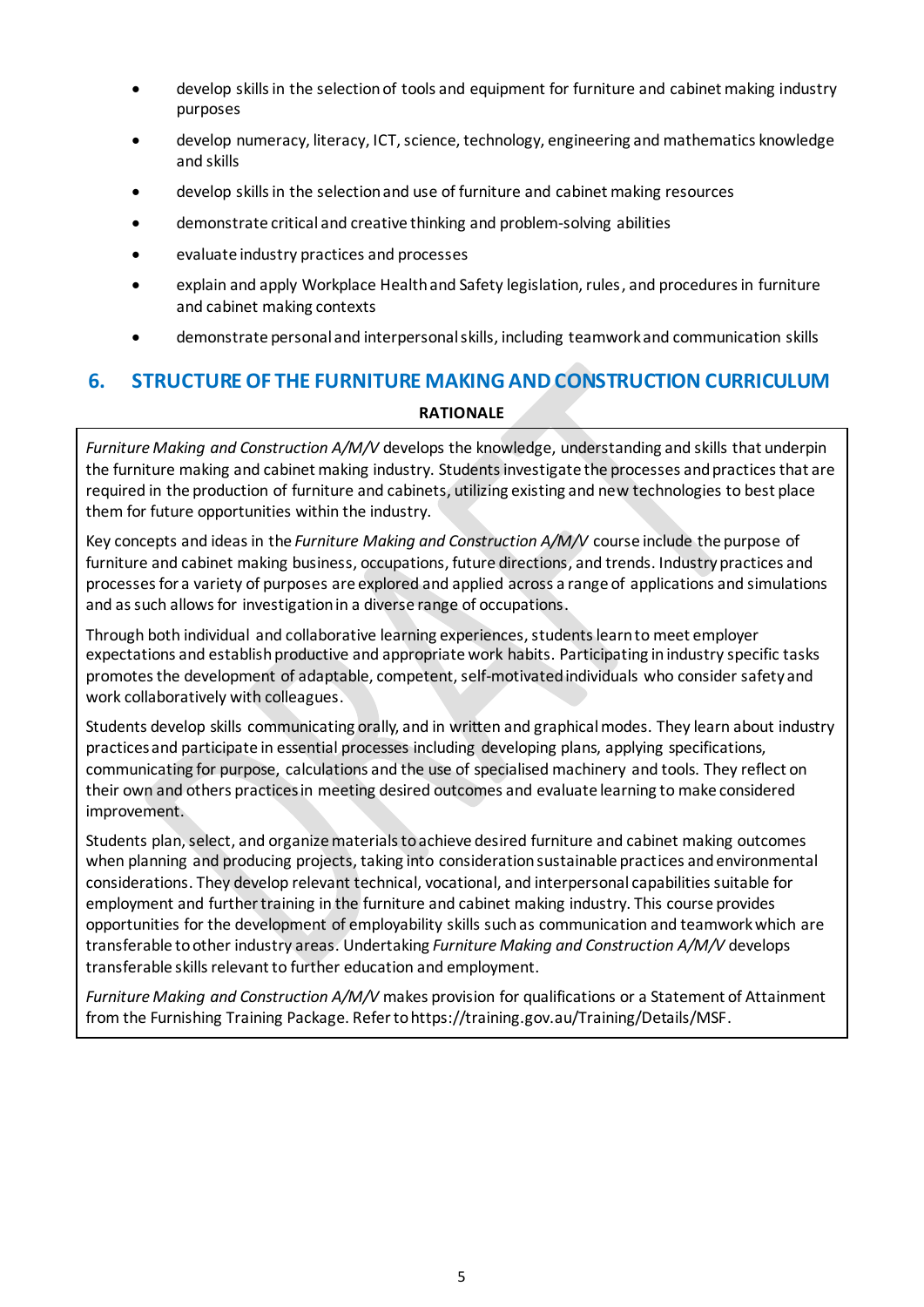### **UNITS** (May be studied in any order)

#### **Tools and Components**

Students explore the potential and practical limits of traditional and emerging tools and components used in the furniture and cabinet making industry. They analyse the successes and failures of products and processes developed to fabricate products using those tools. They develop an understanding of tools their set up, use, maintenance and applications considering safe practice and WHS. Students investigate a variety of tools and components used in furniture or cabinet making applications and apply to chosen purposes. They apply a variety of skills in the use of components, tools, and machinery in the production of a furniture or cabinet making project with adherence to WHS practices and procedures.

#### **Furniture Making**

Students design and plan for furniture making. Students investigate and explore traditional and modern furniture production and assembly systems and techniques, including their associated environmental and sustainability considerations They analyse plans and procedures to ensure the efficient production of furniture. They develop skills and knowledge in the planning and production of furniture products. They explore and utilise technology for design purposes and generate plans and schematics using technical drawing applications with measurements to assist construction. They apply furniture production skills and knowledge in the completion and evaluation of a furniture project with adherence to WHS practices and procedures.

#### **Cabinet Making**

Students design and plans for cabinet making. Students investigate and explore traditional and modern cabinet production and assembly systems and techniques, including their associated environmental and sustainability considerations. They develop skills and knowledge in the planning and production of cabinets. They explore and utilise appropriate technology used throughout all stages of cabinet construction. They apply cabinet production skills and knowledge in the completion and evaluation of a cabinet making project with adherence to WHS practices and procedures.

#### **Materials and Design**

Students investigate a variety of traditional and modern materials for different purposes used in the furniture and cabinet making industry. They analyse the advantages of different materials in making successful furniture and cabinetry. They develop knowledge regarding material properties and finishing techniques including their benefits, preparation, and environmental considerations, evaluating these for use. Students apply their knowledge of a variety of materials and finishing techniques to a project using appropriate industry practices, with adherence to WHS practices and procedures.

#### **Independent Study**

An Independent Study unit has an important place in senior secondary courses. It is a valuable pedagogical approach that empowers students to make decisions about their own learning. An Independent Study unit can be proposed by an individual student for their own independent study and negotiated with their teacher. The program of learning for an Independent Study unit must meet the unit goals and content descriptions as they appear in the course.

Independent study units are only available to individual students in Year 12 who have completed at least three standard 1.0 units from the course. A student can only study a maximum of one Independent Study unit in each course.

An Independent Study unit requires the principal's written approval.

*Please note*: Training Package requirements for students seeking VET qualifications through the Furnishing Training Package (MSF) must still be met.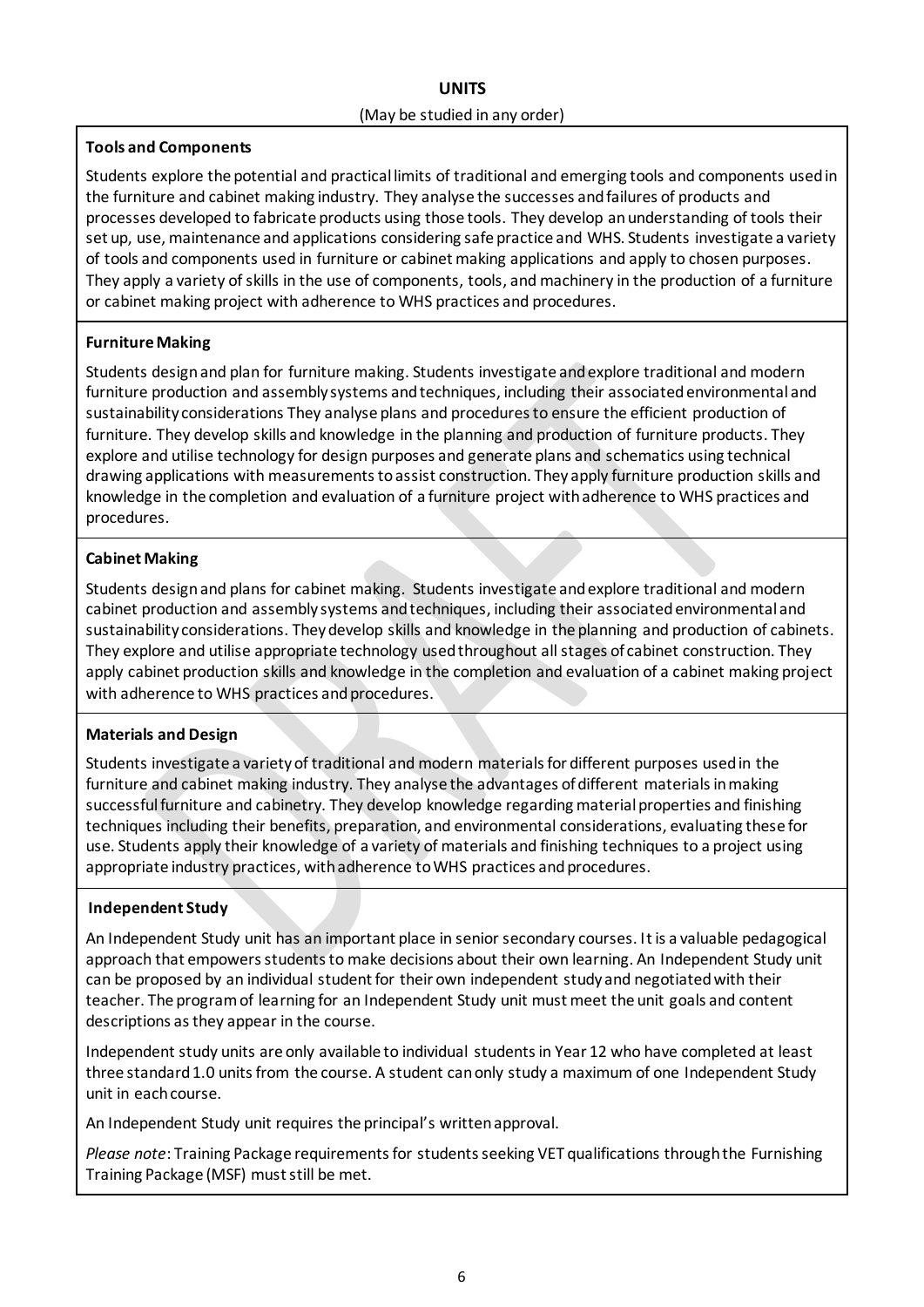# <span id="page-8-0"></span>**7. CONSIDERATIONS**

#### **7.1 Incorporating a futures orientation**

*The Future of Education and Skills Education 2030* stresses the importance of being future focused in the development of curriculum for schools. The *Furniture Making and Construction A/M/V* course has a futures orientation in addressing the growing need for young people to be innovative, responsible, and aware:

*To prepare for 2030, people should be able to think creatively, develop new products and services, new jobs, new processes and methods, new ways of thinking and living, new enterprises, new sectors, new business models and new social models. Increasingly, innovation springs not from individuals thinking and working alone, but through cooperation and collaboration with others to draw on existing knowledge to create new knowledge. The constructs that underpin the competency include adaptability, creativity, curiosity, and openmindedness.*

*[http://www.oecd.org/education/2030](http://www.oecd.org/education/2030-project/contact/E2030_Position_Paper_(05.04.2018).pdf) [project/contact/E2030\\_Position\\_Paper\\_\(05.04.2018\).pdf](http://www.oecd.org/education/2030-project/contact/E2030_Position_Paper_(05.04.2018).pdf)*

The course does more than prepare students for the world of work. It enables students to develop the essential capabilities for twenty-first century learners:

*Education has a vital role to play in developing the knowledge, skills, attitudes, and values that enable people to contribute to and benefit from an inclusive and sustainable future. Learning to form clear and purposeful goals, work with others with different perspectives, find untapped opportunities and identify multiple solutions to big problems will be essential in the coming years. Education needs to aim to do more than prepare young people for the world of work; it needs to equip students with the skills they need to become active, responsible, and engaged citizens.*

*[http://www.oecd.org/education/2030](http://www.oecd.org/education/2030-project/contact/E2030_Position_Paper_(05.04.2018).pdf) [project/contact/E2030\\_Position\\_Paper\\_\(05.04.2018\).pdf](http://www.oecd.org/education/2030-project/contact/E2030_Position_Paper_(05.04.2018).pdf)*

#### **7.2** *Furniture Making and Construction* **curriculum**

*Furniture Making and Construction A/M/V* has an important place in the ACT senior secondary curriculum. The curriculum promotes problem-solving and decision-making, and in studying *Furniture Making A/M/V* students are active participants in their own learning. Students are challenged to think about and respond to their environment and work practices. Their personal and social development is fostered through working independently and collaboratively, and in the development of communication skills and intercultural awareness.

#### **7.3 Equity and opportunity**

The *Furniture Making and Construction A/M/V* curriculum is inclusive of students' needs and interests. It provides flexibility and choice for teachers and students. The factors that influence this choice include school and community contexts, local community learning opportunities, contemporary and local issues, and available learning resources.

#### **7.4 Role of digital technologies**

Students and teachers integrate a growing range of online information, tools, and applications. These include digitised online materials such as, books, images, examples of furniture from museum collections, online plans. and apps as well as other online resources including design software, workplace communication systems, and research applications.

#### **7.5 Clarity of curriculum**

The curriculum is substantial and flexible. It is sufficiently rich and descriptive to guide teachers with limited experience but avoids excessive prescription that would hamper experienced teachers from exercising their skills. The curriculum document is expressed clearly in terms that are accessible to a new teacher, while allowing all teachers to enhance it with their interests and expertise.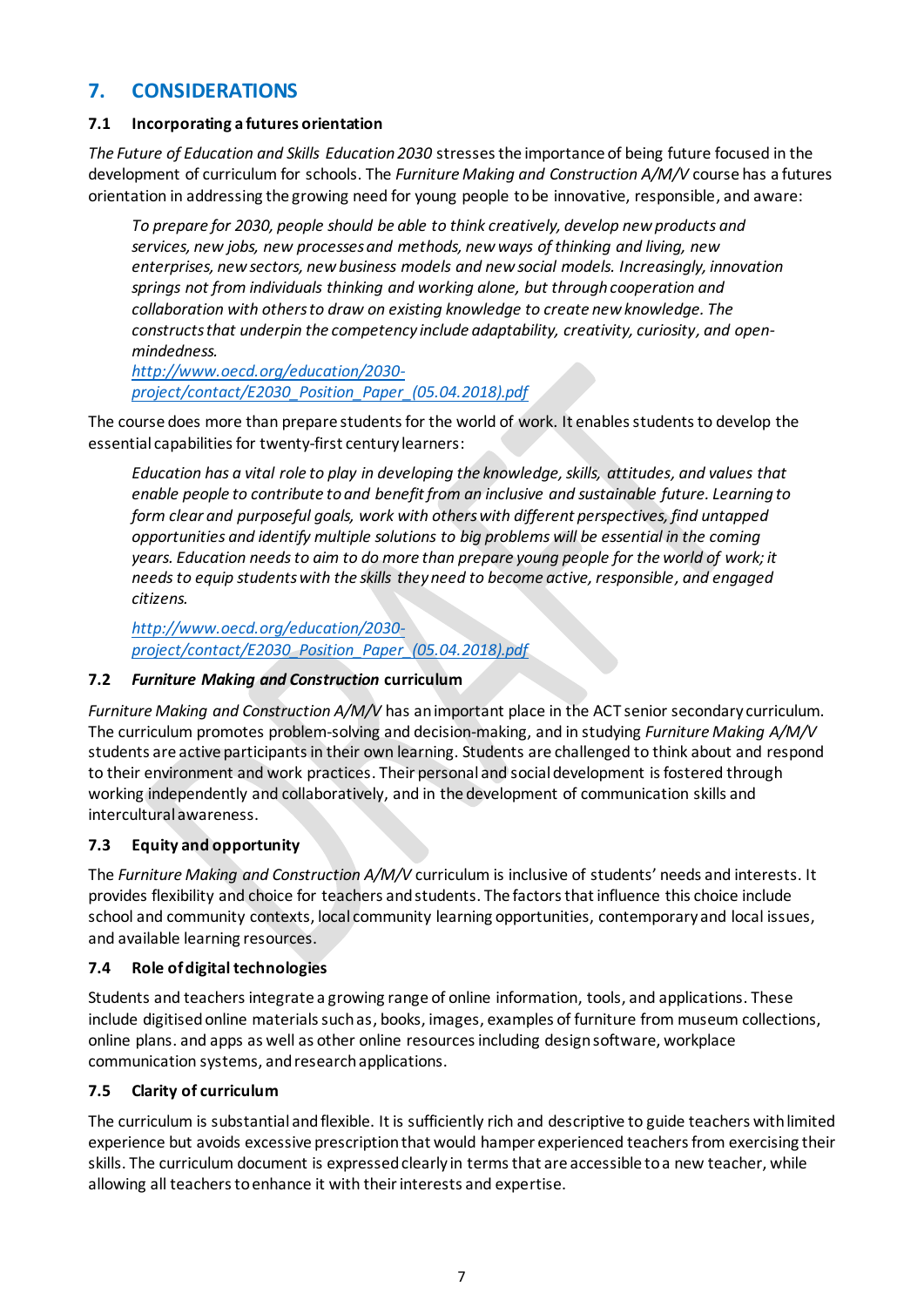#### **7.6 Breadth and depth of study**

Content descriptions specify the knowledge, understanding and skills that students are expected to learn and that teachers are expected to teach. Teachers are required to develop a program of learning that allows students to demonstrate all content descriptions.

A program of learning is what a college provides to implement the course for a subject meeting students' needs and interests. It is at the discretion of the teacher to emphasis some content descriptions over others. The teacher may teach additional (not listed) content if it meets the specific unit goals providing that it does not duplicate content in other units.

#### **7.7 The nature of the learner**

The course addressesthe needs of diverse learners and catersfor Accredited (A) and Modified (M) levels of study.

#### **7.8 General capabilities**

Skills and understanding related to numeracy, literacy and ICT are further developed and used in *Furniture Making and Construction* as are problem solving and creativity. Critical and creative thinking are developed when students explore problems, develop innovative ideas, generate solutions, and evaluate and refine their ideas. They develop personal and social capabilities while working collaboratively and independently and build on self-management skills.

#### **7.9 Cross curriculum perspectives**

Each of the perspectives, Aboriginal and Torres Strait Islander histories and cultures, Asia and Australia's engagement with Asia, and Sustainability are represented in ways that are appropriate to in the course.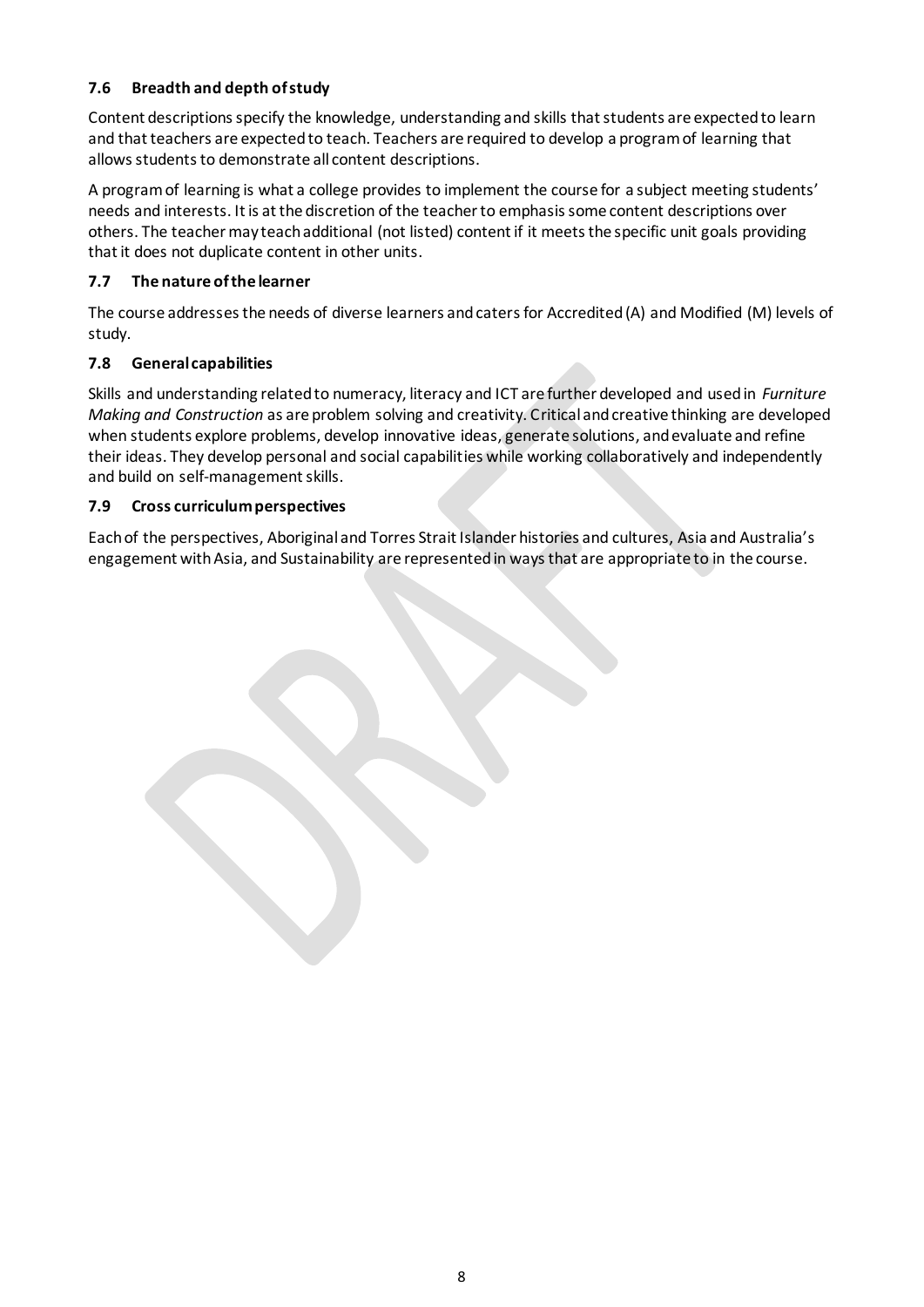# <span id="page-10-0"></span>**8. PEDAGOGY AND ASSESSMENT**

The underpinning beliefs and learning principles for the development of the ACT Board of Senior Secondary School curriculum as are follows:

#### **8.1 Underpinning beliefs**

- All students are able to learn
- Learning is a partnership between students and teachers
- Teachers are responsible for advancing student learning.



#### **8.2 Learning Principles**

1. Learning builds on existing knowledge, understandings, and skills.

*(Prior knowledge)*

2. When learning is organised around major concepts, principles, and significant real-world issues, within and across disciplines, it helps students make connections and build knowledge structures.

*(Deep knowledge and connectedness)*

3. Learning is facilitated when students actively monitor their own learning and consciously develop ways of organising and applying knowledge within and across contexts.

*(Metacognition)*

4. Learners' sense of self and motivation to learn affects learning.

*(Self-concept)*

5. Learning needs to take place in a context of high expectations.

*(High expectations)*

6. Learners learn in different ways and at different rates.

*(Individual differences)*

7. Different cultural environments, including the use of language, shape learners' understandings and the way they learn.

*(Socio-cultural effects)*

8. Learning is a social and collaborative function as well as an individual one.

*(Collaborative learning)*

9. Learning is strengthened when learning outcomes and criteria for judging learning are made explicit and when students receive frequent feedback on their progress.

*(Explicit expectations and feedback).*